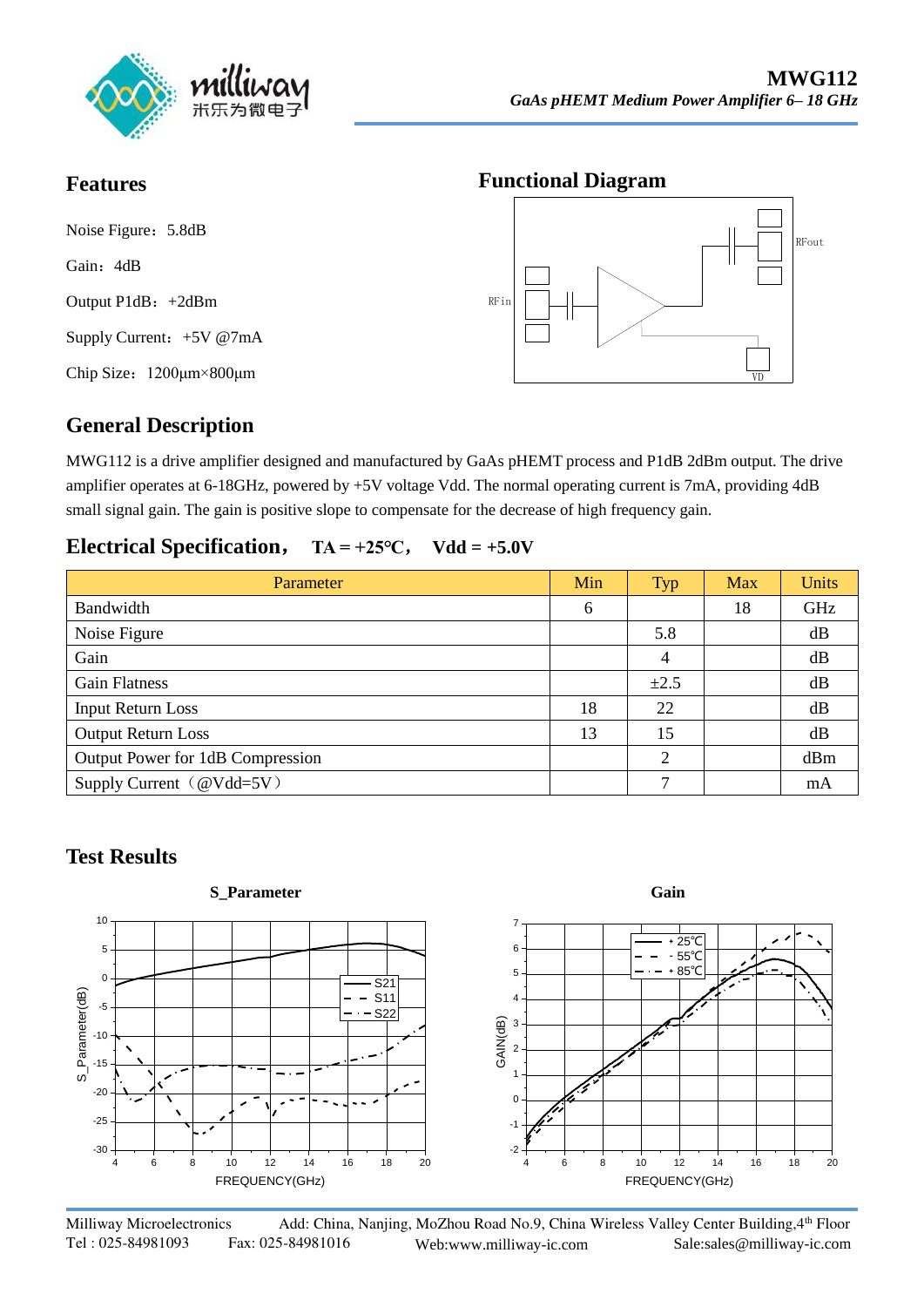

**Input Return Loss**





4 6 8 10 12 14 16 18 20 -30 -25 -20 -15 -10 -5  $0$   $\rightarrow$ RETURN LOSS(dB) FREQUENCY(GHz) ﹢25℃ ﹣55℃ + 85℃